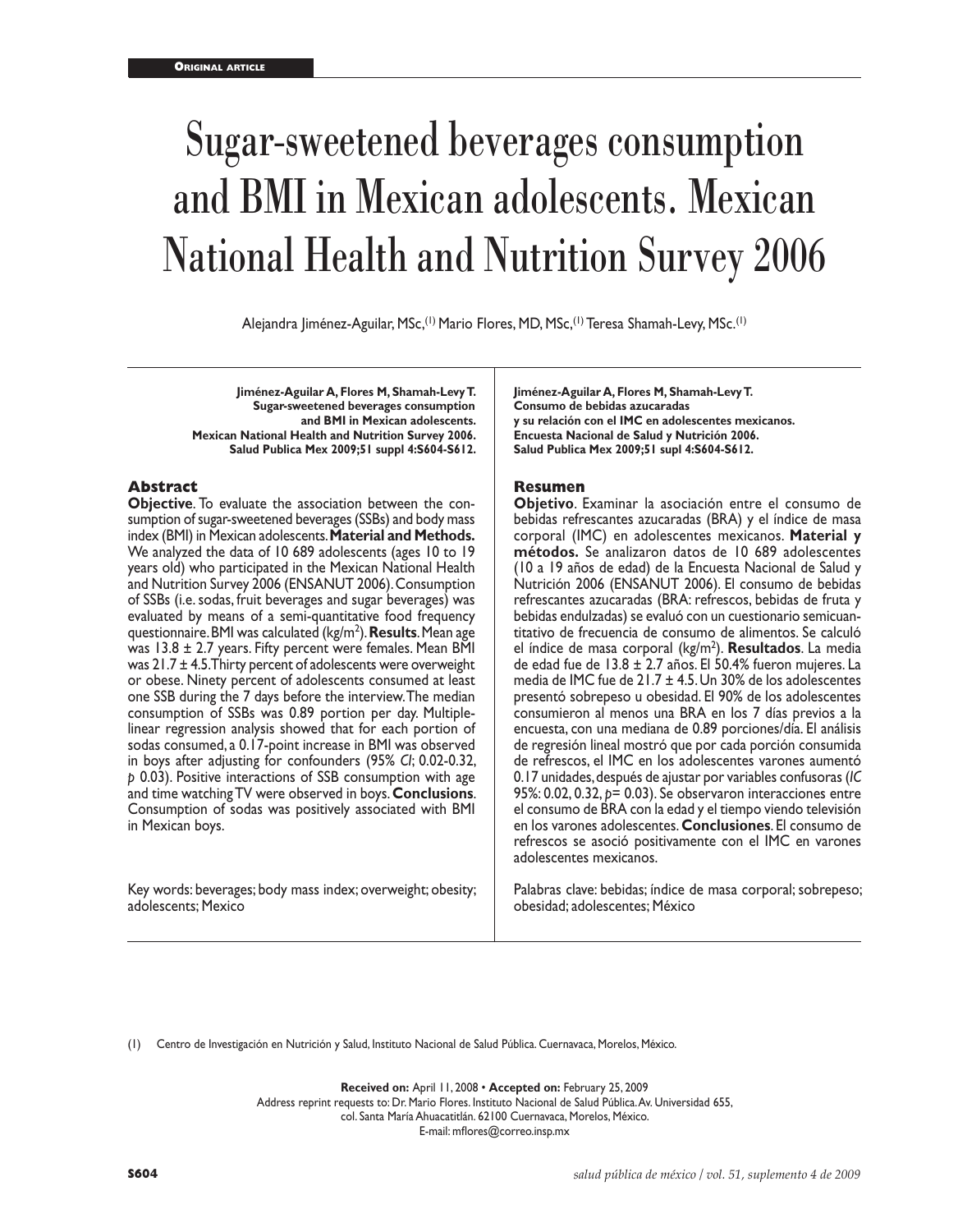The prevalence of overweight and obesity have<br>dramatically increased in Mexico.<sup>1</sup> The most recent<br>Mexicon Metional Haalth and Mutrition Survey (EM) Mexican National Health and Nutrition Survey (EN-SANUT 2006) found that one out of three adolescents is overweight or obese.2 At the same time an increase in consumption of sugar-sweetened beverages (SSBs) –such as sodas, fruit beverages and sweet-flavored drinks– has been observed. Mexico is the second largest consumer of soft drinks, after the US.<sup>3</sup> According to data from National Income-Expenditure Surveys (NIES) household expenditure on soft drinks has risen by 37.2% between 1986 and 1998.<sup>1</sup> At present, beverages contribute a fifth of all calories consumed by Mexicans. Because of this increase, recent Mexican guidelines suggest that energy from beverages must not exceed 10% of the recommendations of total energy.<sup>4</sup>

Recent evidence has shown that a high consumption of SSBs was associated with body weight gain and obesity in different populations.<sup>5</sup> In Mexico, there is scarce information about this problem.

The objective of the present study is to examine the association between consumption of SSBs and body mass index (BMI) in Mexican adolescents using data from the ENSANUT 2006.

## Material and Methods

This is a cross-sectional, observational study based on data of adolescents who participated in the 2006 Mexican National Health and Nutrition Survey (ENSANUT 2006). The methods for this survey have been described in detail elsewhere.<sup>2</sup>

Briefly, the ENSANUT 2006 was a probabilistic survey with a complex, stratified sampling design, carried out between October 2005 and May 2006. The ENSANUT 2006 is representative of four regions (north, center, south and Mexico City)\* and of rural  $(< 2500$ population) and urban ( $\geq 2500$  population) areas in the Mexican Republic. It obtained information from 48 304 households.‡

For determining sample size it was considered that the minimum interest prevalence should have an accuracy of 8.1%. It was also considered that state estimators obtained through the survey should have a 25% maximum relative error, a 95% confidence interval, a 20% non response rate, and a design effect of 1.7, determining a sample size of at least 1 476 households by state. A subsample corresponding to a third of the whole sample was selected for dietary information.<sup>2</sup>

The study sample was limited to adolescents (boys and girls 10 to 19 years old) who had dietary data. Prior to the interview, informed consent was obtained from the family head and from the adolescent. Protocol was reviewed and approved by the Ethics, Bio-safety and Research Committees at the National Institute of Public Health (INSP).

*Dietary information.* Trained personnel conducted an adapted version of the food-frequency semi-quantitative questionnaire (FFSQ), for its application in digital format; found in the Procedure Handbook for Nutrition Projects, published by the INSP.6 The questionnaire included 101 food and beverage items classified into 14 groups. Data were entered into HP Compaq nx 6120 and Dell Latitude D510 laptop computers. Personnel from the INSP developed and validated the electronic questionnaires for input of data into the Fox Pro program version 7.

*Non beverages energy.* Dietitians converted the reported consumptions into grams or ml of food and beverages items. Energy from sources other than SSBs was then calculated using a comprehensive database compiled from diverse sources.\* For data cleanup, observations with an energy intake less than 500 kcal or more than 7 000 kcal were eliminated. <sup>7</sup>

*Consumption of sugar-sweetened beverages.* The standard portion of beverages was a 240 ml glass. The FFSQ collected information about the consumption of sodas, fruit drinks, sugar beverages and diet beverages. Participants were asked for the numbers of days (never, one, two to four, five to six, and seven days), times a day (one, two to three, four to five, and six times per day), and total of glasses consumed for each beverage during a seven-day period before the interview. We obtained the total consumption of each beverage from the number of servings per day. The consumption of diet beverages was categorized as low or high intake with respect to the median of its distribution.

The regions were established according to the definition by INEGI (National Institute of Statistics, Geography and Informatics): north (Baja California, Baja California Sur, Coahuila, Chihuahua, Durango, Nuevo Leon, Sonora and Tamaulipas), center (Aguascalientes, Colima, Guanajuato, Jalisco, Mexico (excluding urbanized municipalities and localities adjacent to Mexico City), Michoacan, Morelos, Nayarit, Queretaro, San Luis Potosi, Sinaloa, and Zacatecas), Mexico City (including the Federal District and urbanized municipalities in the State of Mexico), and south (Campeche, Chiapas, Guerrero, Hidalgo, Oaxaca, Puebla, Quintana Roo, Tabasco, Tlaxcala, Veracruz and Yucatan).

<sup>‡</sup> A household unit was defined as all persons who usually sleep in the same house and benefit from a common income, whether or not they are connected by kinship.

<sup>\*</sup> Safdie M, Barquera S, Porcayo M, Rodríguez S, Ramírez C, Rivera J, *et al*. Bases de datos del valor nutritivo de los alimentos. Compilación del Instituto Nacional de Salud Pública, 2004. (Unpublished document).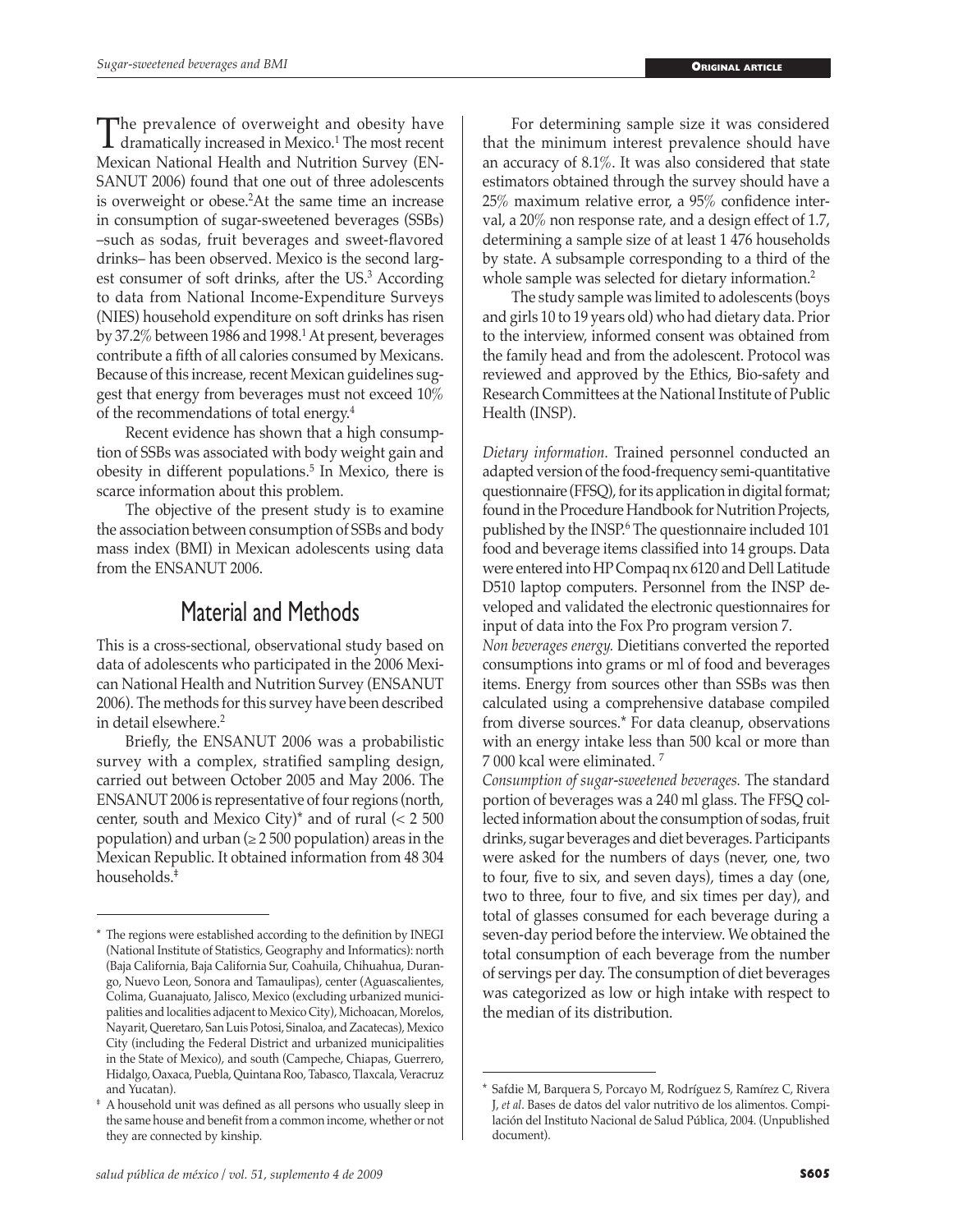Body mass index. Standardized interviewers<sup>8,9</sup> took measurements of weight with a portable electronic scale (Tanita) with a precision of 100 g. Height was obtained with a Dynatop stadiometer, with a capacity of 2 meters and an accuracy of 1 mm.

*Body mass index was calculated as the weight in kilograms divided by the height in meters squared.* BMI data were considered valid when they were between 10 and 58 units.2 The classification of overweight and obesity was done in accordance with age and sex-specific BMI cut points recommended by the International Obesity Task Force (IOTF).<sup>2,10</sup> The 15<sup>th</sup> percentile of NCHS' weightfor-age z-scores was used to identify individuals with low weight.<sup>11</sup>

*Socieconomic status.* An indicator of socioeconomic status (SES) was constructed using a principal components analysis.12,13 It included variables related to housing conditions (such as flooring and roofing materials), home appliances (including refrigerators, stoves, washing machines, TV sets, radios, videoplayers, telephones, and computers) and number of rooms (other than bathrooms, kitchens and corridors). The first component accounted for 46% of the total variance. The standardized factor was divided into tertiles.

*TV viewing.* To estimate TV viewing time, we used the Mexican students questionnaire (CAINM) developed following the format of the Youth Activity Questionnaire (YAQ). The CAINM was previously validated among adolescents in Mexico City and the results show that the questionnaire was valid (adjusted  $r = 0.51$ , disattenuated  $r = 0.69$ ,  $p < 0.05$ ) and that it had an acceptable reproducibility ( $r= 0.53$ ,  $p< 0.05$ ) to estimate TV-viewing time.14 The questionnaire was administered directly to the adolescents. It asked about the number of hours a week they spent watching TV, including weekends. The total number of hours per week spent watching TV was estimated. This variable was divided into categories in accordance with criteria by the American Academy of Pediatrics.15

*Sex and age.* Sex and age was obtained by the survey team.

*Presence of menarche.* Presence of menarche was obtained by interviews and used as an indicator of sexual maturation in girls.<sup>16</sup>

*Data Analysis.* Descriptive statistics (medians, 25th and 75th percentiles) of servings per day of SSBs were obtained. Median intakes of SSBs across biological and socioeconomic categories were compared. Differences between categories were obtained by median regressions.

To assess the relationship between consumption of SSBs and BMI, linear regression models were developed.

After examination of multi-collinearity, beverages as servings consumed per day were included simultaneously as independent variables (sodas, fruit drinks and sugar beverages). The variable SSBs as a group was tested in another model.

We sequentially adjusted for sets of variables that might confound the association between SSBs and BMI: non-beverage energy, diet drinks, region (urban or rural), age, SES, and time watching TV. Models were stratified by sex, and for female adolescents presence of menarche was included.

Two-way interaction terms were tested in the linear regression models for consumption of SSBs and age, and for TV-viewing and menarche.

Sampling weights (expansion factors) were calculated as the inverse of the selection probability for each individual, accordingly to the sampling scheme used.<sup>2</sup> All calculations were weighted by expansion factors and adjusted for sampling (clustering) effects using the SVY STATA 9.0 module (Stata Corporation, TX, USA)\* for complex surveys. A statistically significant level of 0.05 was used.

## Results

A total of 10 884 observations met the inclusion criteria, but 195 were eliminated due to implausible energy intake values. Thus, we analyzed data from 10 689 individuals, representative of up to 10 million adolescents in Mexico.

The comparison between subjects included and excluded from analysis showed no significant differences with respect to age, sex or BMI (*p* > 0.05).

Fifty percent of the subjects were female adolescents. The mean age was  $13.8 \pm 2.7$  years. More than 30% of the male adolescents were in the group of 13 to 15 years, and nearly 30% of the females were in the oldest age group (16 to 19 years). Mean BMI was  $21.4 \pm$ 4.4. On average, female adolescents had a higher BMI and a higher prevalence of overweight in relation to males ( $p$ < 0.05). The greater proportion of adolescents had a low SES (49.9%). Adolescents were concentrated in the center (39.8%) and southern (40.6%) regions of the country. The greater proportion of adolescents lived in urban areas (57.5%). The average time watching TV was  $7.5 \pm 5.5$  h/w. Fifty-two percent of adolescents watched TV less than seven hours a week. A higher proportion of female adolescents watched TV for more than 21 hours a

<sup>\*</sup> Stata Corp. Intercooled Stata 9.2 College Station Texas, USA, 2006.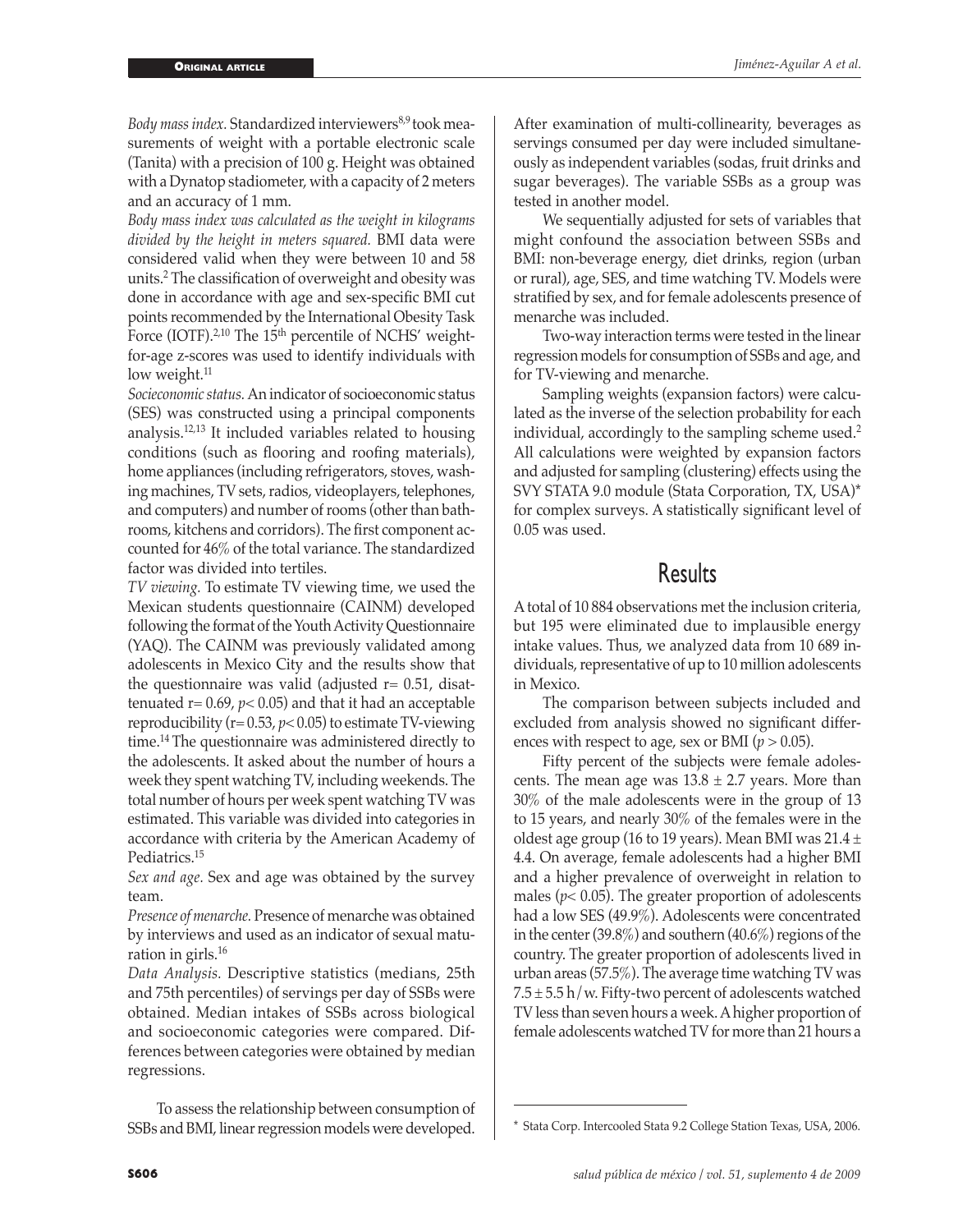#### **Table I Characteristics of adolescents. Mexico, ENSANUT 2006**

| Characteristic           | National  | Males<br>$\%$ | Females<br>% |  |
|--------------------------|-----------|---------------|--------------|--|
| Population size*         | 100.0     | 49.6          | 50.4         |  |
| Age, (years)             |           |               |              |  |
| 10 to 12                 | 36,3      | 36,0          | 36,5         |  |
| 13 to 15 <sup>§</sup>    | 35,1      | 37.3          | 33.0         |  |
| $16$ to $196$            | 28,6      | 26.7          | 30.5         |  |
| Menarche                 |           |               |              |  |
| Yes                      |           |               | 70,8         |  |
| No                       |           |               | 29,2         |  |
| Body weight              |           |               |              |  |
| Normal                   | 64,5      | 64,3          | 64,6         |  |
| Underweight#             | 7,2       | 9.0           | 5.5          |  |
| Overweight <sup>§</sup>  | 20,4      | 18.9          | 21.9         |  |
| Obesity                  | 7,9       | 7,8           | 8,0          |  |
| Socioeconomic status     |           |               |              |  |
| Low                      | 49,9      | 49,7          | 50,2         |  |
| Medium                   | 30,7      | 30,2          | 31,3         |  |
| High                     | 19,3      | 20,1          | 18,5         |  |
| Region                   |           |               |              |  |
| North                    | 12,8      | 13,0          | 12,5         |  |
| Center                   | 39,8      | 39,8          | 39,9         |  |
| Mexico City              | 6,8       | 6,9           | 6,6          |  |
| South                    | 40,6      | 40,3          | 41,0         |  |
| Area                     |           |               |              |  |
| Urban                    | 57,5      | 57,3          | 57,7         |  |
| Rural                    | 42,5      | 42,7          | 42,3         |  |
| Time watching TV, hrs/wk |           |               |              |  |
| < 7                      | 52,0      | 52,5          | 51,5         |  |
| $\geq 7$ to< 14          | 33,6      | 34,1          | 33,1         |  |
| $\geq$ 14 to 21          | 12,2      | I I,7         | 12,7         |  |
| > 21                     | 2,2       | 1.7           | 2.7          |  |
| Mean (SD)                |           |               |              |  |
| Age, years               | 13.8(2.7) | 13.8(2.6)     | 13.9(2.7)    |  |
| BMI <sup>‡</sup>         | 21.4(4.4) | 21.1(4.3)     | 21.7(4.5)    |  |
| Menarche, years          |           |               | 12.1(1.2)    |  |
| Time watching TV, h/w    | 7.5(5.5)  | 7.4(5.4)      | 7.7(5.6)     |  |

\* National sample size:10 689 Expansion factor: 10 029 247; Male sample size: 5 298 Expansion factor: 4 971 124 Female sample size: 5 391 Expansion factor: 5 058 123

‡ Significant difference between males and females (p< 0.001 adjusted in a lineal regression model or in a logistic regression model)

§ Significant difference between males and females (p< 0.05 adjusted in a lineal regression model or in a logistic regression model)

week as compared to males (*p*< 0.05).The average age at menarche was  $12.1 \pm 1.2$  years and 70.8% of the females already had it (Table I).

During the seven days prior to the survey, 77.2% of the adolescents consumed sodas, 39.7% consumed

#### **Table II Number of servings per day of sugar-sweetened beverages,\* by different characteristics of adolescents. Mexico, ENSANUT 2006**

|                          |                   | Percentile |      |  |  |
|--------------------------|-------------------|------------|------|--|--|
| Characteristic           | Median            | 25         | 75   |  |  |
| National                 | 0.89              | 0.43       | 1.96 |  |  |
| Sex                      |                   |            |      |  |  |
| Males                    | $1.00^{\ddagger}$ | 0.43       | 2.07 |  |  |
| Females                  | $0.86$ §          | 0.36       | 1.71 |  |  |
| Age, (years)             |                   |            |      |  |  |
| 10 to 12                 | 0.79 <sup>†</sup> | 0.29       | 1.50 |  |  |
| 13 to 15                 | 1.00 <sup>6</sup> | 0.43       | 2.00 |  |  |
| 16 to 19                 | 1.00 <sup>6</sup> | 0.43       | 2.08 |  |  |
| Menarche                 |                   |            |      |  |  |
| Yes                      | $0.89^{\ddagger}$ | 0.43       | 1.88 |  |  |
| No                       | 0.68 <sup>§</sup> | 0.29       | 1.43 |  |  |
| Body weight              |                   |            |      |  |  |
| Normal                   | 0.86 <sup>†</sup> | 0.40       | 1.93 |  |  |
| Underweight              | $0.86^{\ddagger}$ | 0.29       | 1.71 |  |  |
| Overweight               | 1.00 <sup>6</sup> | 0.43       | 2.00 |  |  |
| Obesity                  | 0.89#             | 0.43       | 2.00 |  |  |
| Socioeconomic status     |                   |            |      |  |  |
| Low                      | $0.64*$           | 0.17       | 1.43 |  |  |
| Medium                   | 1.02 <sup>6</sup> | 0.43       | 2.14 |  |  |
| High                     | 1.21#             | 0.51       | 2.50 |  |  |
| Region                   |                   |            |      |  |  |
| North                    | $1.21^{\ddagger}$ | 0.57       | 2.50 |  |  |
| Center                   | 1.00 <sup>6</sup> | 0.43       | 2.07 |  |  |
| Mexico City              | 1.00 <sup>6</sup> | 0.43       | 2.00 |  |  |
| South                    | 0.67#             | 0.14       | 1.45 |  |  |
| Area                     |                   |            |      |  |  |
| Urban                    | $1.07^{\ddagger}$ | 0.43       | 2.14 |  |  |
| Rural                    | 0.64              | 0.15       | 1.43 |  |  |
| Time watching TV, hrs/wk |                   |            |      |  |  |
| < 7                      | 0.79 <sup>‡</sup> | 0.29       | 1.57 |  |  |
| $\geq 7$ to< 14          | 1.00 <sup>§</sup> | 0.43       | 2.08 |  |  |
| $\geq$ 14 to 21          | 1.07 <sup>#</sup> | 0.43       | 2.33 |  |  |
| >21                      | 1.00 <sup>6</sup> | 0.43       | 2.14 |  |  |

\* Servings consumed 7 days prior to the survey

Categories with a common superscript  $($ #\$,#) are not statistically distinguishable from one category to another at the  $p=0.05$  level. (Adjusted in a lineal regression for medians)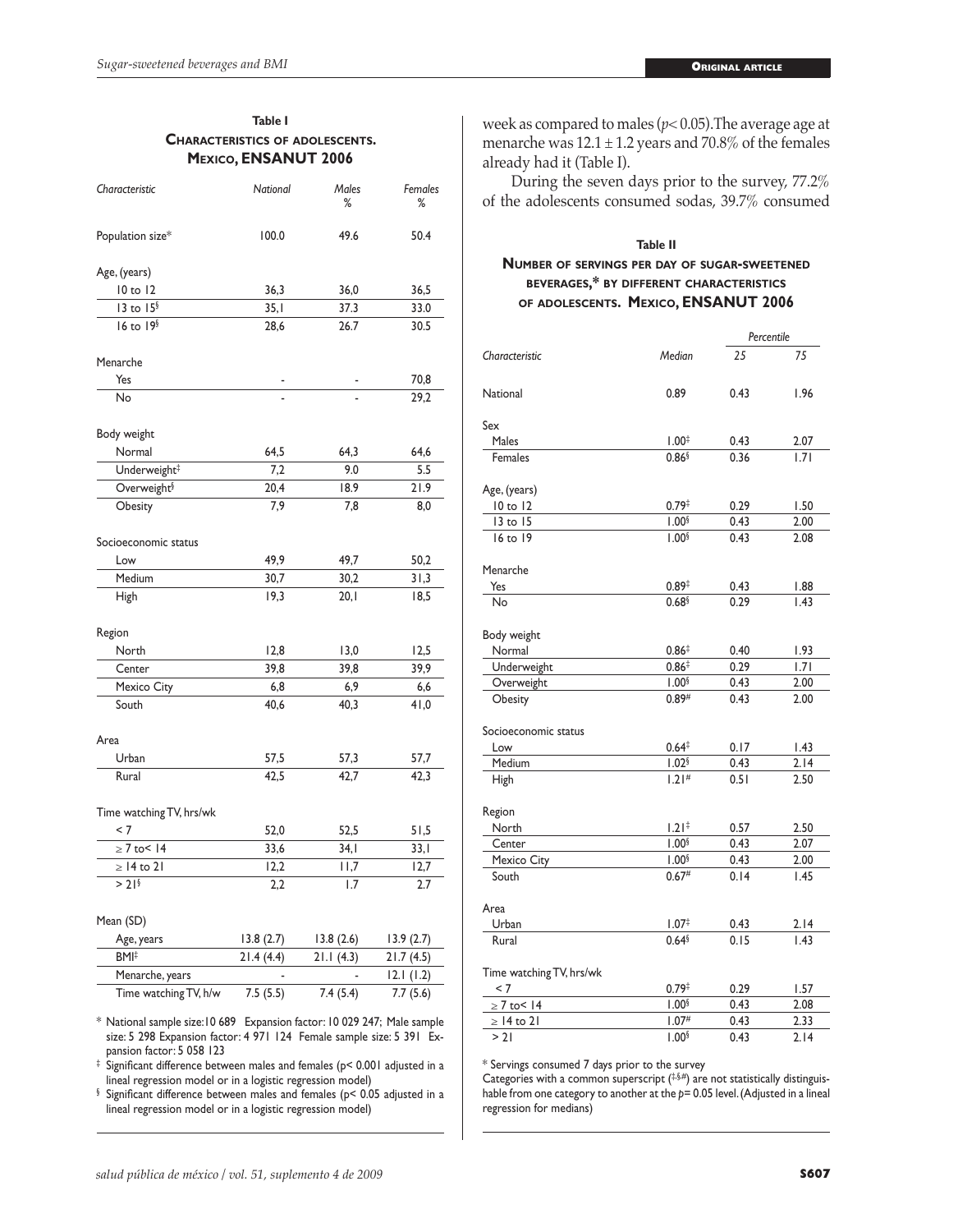fruit beverages and 27.7% consumed sugar beverages. Ninety percent consumed one or more SSBs. On average, a somewhat higher percentage of male adolescents consumed sodas (79%) compared to females (75.5%) (*p*< 0.01). Moreover, approximately 91% of males and 89% of females (*p*< 0.05) consumed one or more SSBs (data not shown).

At the national level, the daily median consumption of SSBs was 0.89 (percentile 25: 0.43, p75: 1.96). Median SSB consumption was higher for male adolescents than for females (*p*< 0.001). Median SSB consumption was higher among older adolescents (13 to 19 years) compared to the youngest adolescents (10 to 12 years). In general, overweight adolescents consumed more SSBs compared to adolescents who had a normal weight. The consumption of SSBs was positively associated with SES. A higher consumption of SSBs was observed in the northern region and in urban areas ( $p$ < 0.05). Adolescents who already had menarche consumed, on average, more SSBs than those who had not yet had it (*p*< 0.05). Adolescents who watched less than 7 hrs of TV per week consumed less SSBs (*p<* 0.05) (Table II).

For male adolescents, the unadjusted analysis showed that consumption of sodas was positively associated with BMI. For each serving of soda consumed, BMI increased 0.54 units (95% CI: 0.39-0.70, *p*< 0.001), whereas consumption of fruit drinks and sugar beverages were not significantly associated with BMI. It was noted that before adjusting for non-beverage energy the coefficient related to the consumption of soft drinks decreased (β*=* 0.16, 95% CI: 0.01-0.31, *p*= 0.04), while after adjustment for non-beverage energy the coefficient increased slightly (β= 0.17, 95% CI: 0.02-0.32, *p*= 0.03). None showed significant associations between consumption of fruit drinks and sugar beverages with BMI before or after adjusting for non-beverage energy. After adjusting for non-beverage energy, the consumption of all SSBs were not significantly associated with BMI in male adolescents (β= 0.06, 95% CI: -0.04-0.17, *p*= 0.25) (Table III).

In female adolescents, the unadjusted model showed that for every serving of soda consumed, BMI increased 0.19 units (95% CI: 0.03-0.35, *p*= 0.03). For fruit drinks and sugar beverages, no significant associations were observed. The adjusted analysis showed that before and after adjusting for non beverages energy, no drink studied, including the set of SSBs was significantly associated with BMI in females (Table III).

Figure 1 presents the adjusted mean BMI for male adolescents derived from the regression models that included interaction terms between the consumption of SSBs and age, and between the consumption of SSBs and TV-viewing time. In panel A, it is observed that in each age group, males with a higher consumption of SSBs had a higher BMI compared to those with a lower consumption of SSBs  $(p< 0.05)$ .

| <b>Beverages</b>                       | Unadjusted    |         |      | Before non beverage energy adjustment |               |         | After non beverage energy adjustment |      |               |         |      |      |
|----------------------------------------|---------------|---------|------|---------------------------------------|---------------|---------|--------------------------------------|------|---------------|---------|------|------|
|                                        | $\beta$ (BMI) | 95% CI  |      | Þ                                     | $\beta$ (BMI) | 95% CI  |                                      | Þ    | $\beta$ (BMI) | 95% CI  |      | Þ    |
| Males                                  |               |         |      |                                       |               |         |                                      |      |               |         |      |      |
| Sodas                                  | 0.54          | 0.39    | 0.70 | 0.00                                  | 0.16          | 0.01    | 0.31                                 | 0.04 | 0.17          | 0.02    | 0.32 | 0.03 |
| Fruit drinks                           | $-0.01$       | $-0.18$ | 0.17 | 0.95                                  | $-0.09$       | $-0.25$ | 0.08                                 | 0.29 | $-0.08$       | $-0.24$ | 0.09 | 0.35 |
| Sugar beverages                        | 0.11          | $-0.06$ | 0.29 | 0.21                                  | 0.02          | $-0.19$ | 0.23                                 | 0.85 | 0.03          | $-0.19$ | 0.24 | 0.81 |
| Sugar-sweetened beverages <sup>‡</sup> | 0.29          | 0.18    | 0.39 | 0.00                                  | 0.05          | $-0.05$ | 0.16                                 | 0.32 | 0.06          | $-0.04$ | 0.17 | 0.25 |
| Females                                |               |         |      |                                       |               |         |                                      |      |               |         |      |      |
| Sodas                                  | 0.19          | 0.03    | 0.35 | 0.03                                  | $-0.11$       | $-0.27$ | 0.06                                 | 0.22 | $-0.07$       | $-0.23$ | 0.10 | 0.44 |
| Fruit drinks                           | $-0.03$       | $-0.20$ | 0.15 | 0.76                                  | $-0.14$       | $-0.30$ | 0.03                                 | 0.10 | $-0.09$       | $-0.25$ | 0.07 | 0.28 |
| Sugar beverages                        | 0.02          | $-0.23$ | 0.27 | 0.88                                  | $-0.08$       | $-0.31$ | 0.15                                 | 0.51 | $-0.04$       | $-0.27$ | 0.20 | 0.77 |
| Sugar-sweetened beverages <sup>‡</sup> | 0.09          | $-0.02$ | 0.20 | 0.11                                  | $-0.11$       | $-0.22$ | 0.00                                 | 0.05 | $-0.07$       | $-0.18$ | 0.04 | 0.23 |

**Table III Relationship between numbers of servings consumed per day of the studied beverages and the body mass index of the adolescents. Mexico, ENSANUT 2006\***

\* All beverages were included simultaneously in each sex-specific mixed model, which was adjusted for diet drinks, age, socioeconomic characteristics (SES and area), time watching TV, and presence of menarche only in girls

‡ Sugar-sweetened beverages were tested in another sex-specific mixed model, which was adjusted for diet drinks, age, socioeconomic characteristics (SES and area), time watching TV, and presence of menarche only in girls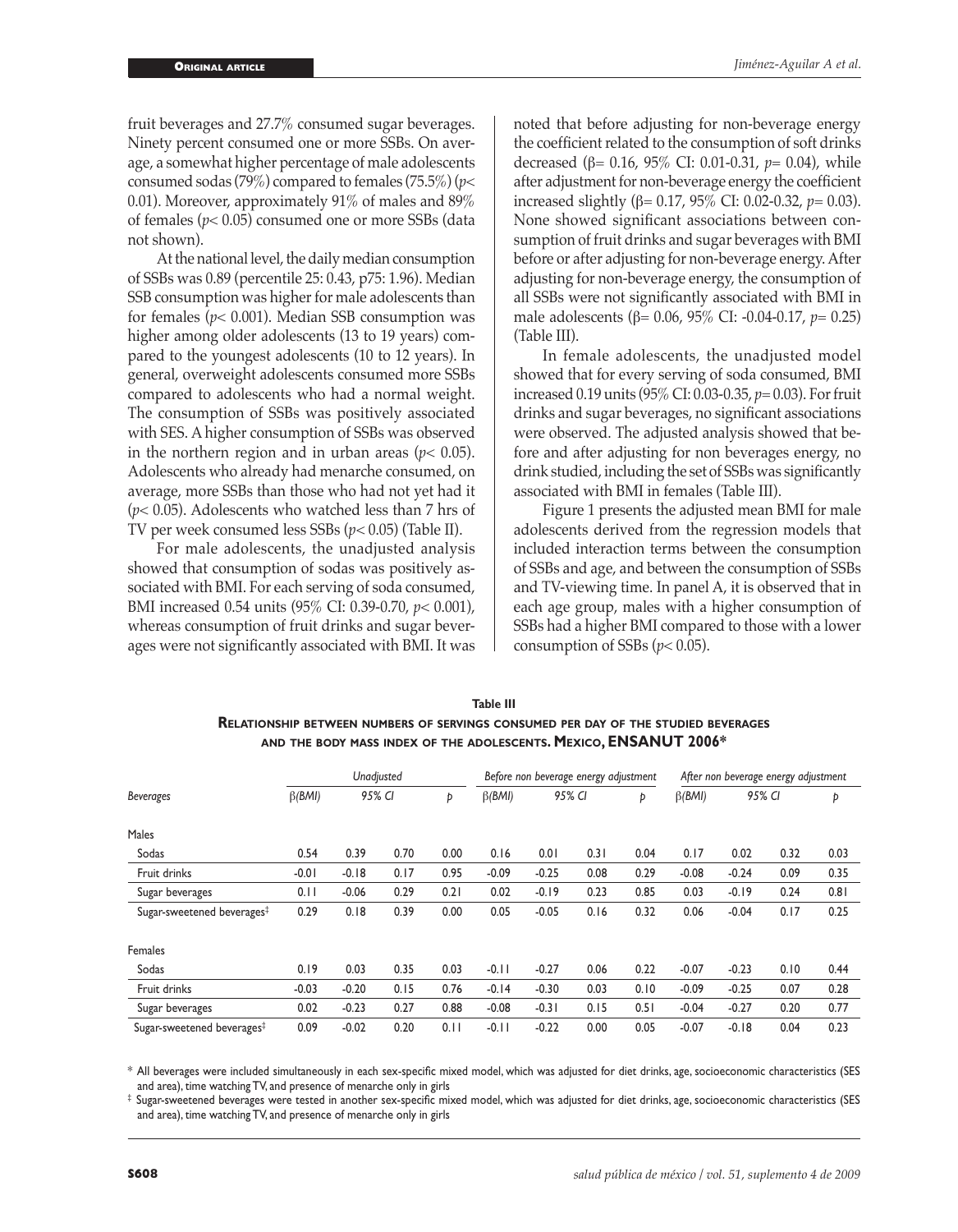

A. Adjusted means by diet drinks, non beverage energy, age, socioeconomic characteristics (SES and area), time watching TV and the interaction between SSBs and age in a lineal regression model (*p* value's interaction= 0.02)

B. Adjusted means by diet drinks, non beverage energy, age, socioeconomic characteristics (SES and area), time watching TV and the interaction between SSBs and time watching TV in a lineal regression model (*p* value's interaction= 0.15)

\* Low intake: 10 to 12y= 0.00, 0.83 serv/d; 13 to 15y= 0.00, 0.02 serv/d; 16 to 19y= 0.00, 1.24 serv/d

‡ High intake: 10 to 12y= 0.86, 8.57 serv/d; 13 to 15y= 1.03, 12.00 serv/d; 16 to 19y= 1.29, 11.30 serv/d

§ Significant difference between low and high intake of SSBs (*p*< 0.05 adjusted in a lineal regression model)





A. Adjusted means by diet drinks, non beverage energy, age, socioeconomic characteristics (SES and area), time watching TV, menarche and the interaction between SSBs and age in a lineal regression model (*p* value's interaction= 0.07)

B. Adjusted means by diet drinks, non beverage energy, age, socioeconomic characteristics (SES and area), time watching TV, menstruation, and the interaction between SSBs and time watching TV in a lineal regression model (*p* value's interaction= 0.89)

\* Low intake: 10 to 12y= 0.00, 0.85 serv/d; 13 to 15y= 0.00, 1.00 serv/d; 16 to 19y= 0.00, 0.92 serv/d

‡ High intake: 10 to 12y= 0.86, 7.50 serv/d; 13 to 15y= 1.01, 11.35 serv/d; 16 to 19y= 0.93, 10.71 serv/d

§ Significant difference between low and high intake of SSBs (*p*< 0.05 adjusted in a lineal regression model)

#### **Figure 2. Adjusted means of BMI in females adolescents, for sugar-sweetened beverages type, age and time watching TV. Mexico, ENSANUT 2006**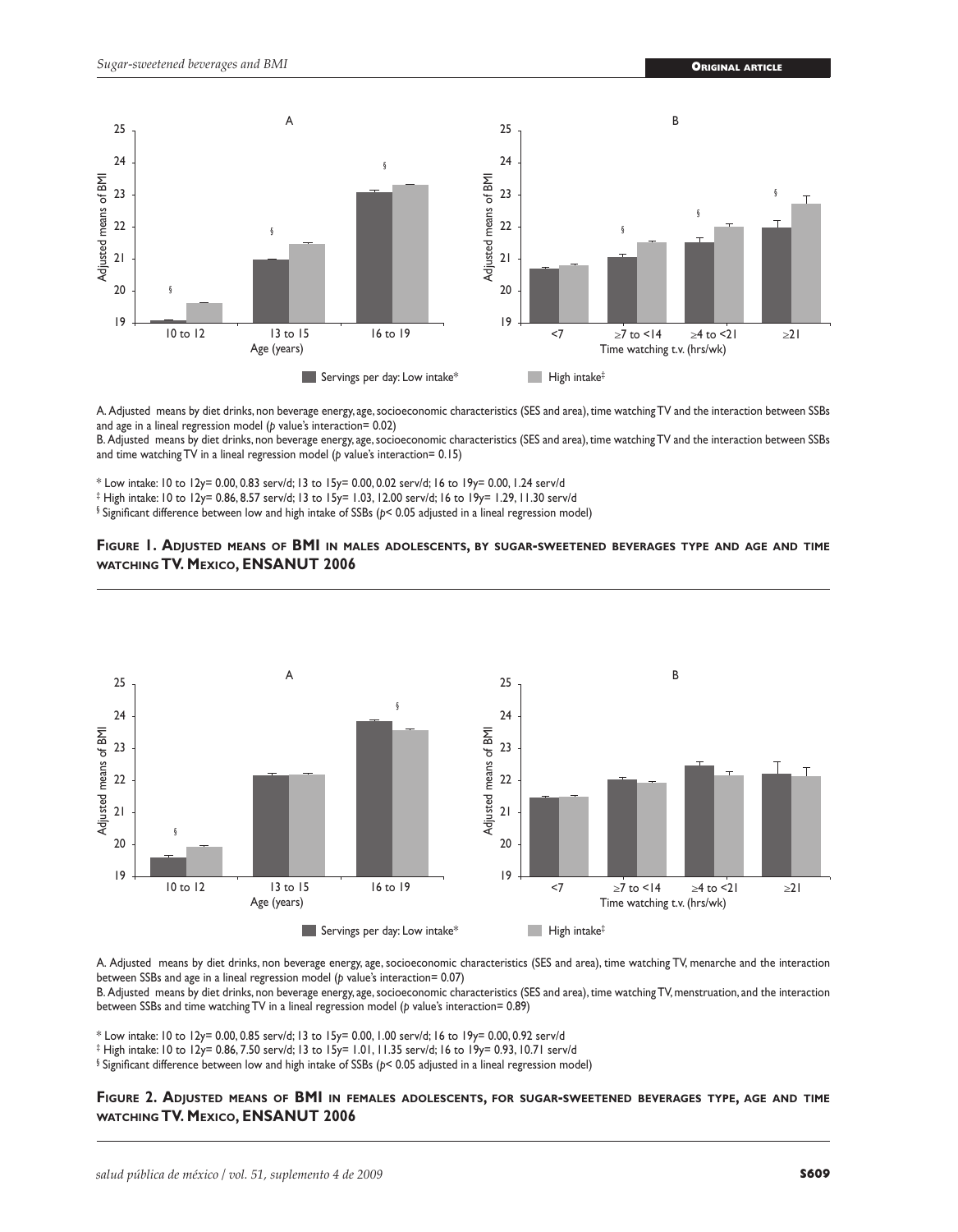In panel B, it is observed that in the category of 7 hrs of TV per week, there were no significant differences between male adolescents with a lower consumption of SSBs compared to males with a higher consumption of SSBs (*p* > 0.05), while in the categories of more than 7 hrs of TV per week it was observed that males with a greater consumption of SSBs had a higher BMI compared to those with a lower consumption of SSBs (*p*< 0.05) (Figure 1).

Figure 2 presents the adjusted mean BMI for girls resulting from the regression models that included interaction terms between the consumption of SSBs and age, and between the consumption of SSBs and TV-viewing time. In panel A, it is observed for the group of female adolescents 10 to 12 years old that the BMI was higher in those who had a higher consumption of SSBs compared to those who had a lower consumption of SSBs (*p*< 0.05). The oldest females (16 to 19 years) who had a higher intake had a BMI lower than those who had a lower consumption of SSBs (*p*< 0.05). In panel B, it is observed in the categories of more than 7 hrs of TV per week that the females who had a greater consumption of SSBs had a lower BMI with respect to those who had a lower consumption of SSBs, but the differences were not significant  $(p > 0.05)$  (Figure 2).

Through a regression model that included the interaction term between consumption of SSBs and the presence of menarche (interaction term: β= -0.24, 95%) CI:  $-0.46 - 0.01$ ,  $p = 0.04$ ) it was noted that female adolescents who had already presented menarche and had a higher consumption of SSBs had a lower BMI (22.7, *SE*= 0.03) with respect to those who had a lower intake of SSBs (22.9, *SE=* 0.03) (*p*< 0.05). Female adolescents who had not yet presented menarche and who had a higher consumption of SSBs had a higher BMI (19.3, *SE*= 0.04) than those who had a lower intake of SSBs (19.1, *SE*= 0.03) (*p*< 0.05) (data not shown).

### **Discussion**

We analyzed the relationship between consumption of sugar-sweetened beverages (SSBs) and BMI in a sample of adolescents who participated in a nationally representative Mexican survey (ENSANUT 2006).

The results showed that consumption of sodas were positively associated with BMI for male adolescents, after adjusting for potential confounders. Moreover, positive interactions of SSB consumption with age and TV-viewing time were observed in males. Giammattei *et al*. showed a similar interaction between SSB consumption with TV-viewing time, finding a significant positive association in adolescents between BMI with hours of television watched per evening and daily soft drink consumption  $(p< 0.05).^{17}$ 

Among female adolescents, no significant associations were found. This finding is consistent with previous studies, which have shown more consistent associations in males compared to females. However, the results are quite diverse.<sup>18,19</sup>

It is important to mention that the results in female adolescents with respect to age group show a different direction than expected; we observed that in the oldest group of females (16 to 19 years), those who had a higher intake had a lower BMI compared with those females who had a lower consumption of SSBs (*p*< 0.05). This situation could be due to reverse causation, since it is possible that the oldest group of females has a greater concern about body weight than the youngest group. Thus, female adolescents 16 to 19 years with a greater BMI tended to consume less SSBs than those 16 to 19 years who had a lower BMI.

In general terms, the prevalence of overweight and obesity, consumption of different types of beverages, as well as the effect of the consumption of SSBs on BMI found in our study coincide with other studies. For example, Berkey *et al.* found that for male adolescents who increased their soda intake by  $\geq$  2 servings per day from the previous year gained weight (0.14 increase in BMI).19 Ludwig *et al*. found at baseline consumption of SSBs that in the fully adjusted model, BMI increased by 0.18 for each serving consumed per day (95% CI: 0.09-0.27; *p*= 0.02).8 Phillips *et al*. found that subjects in the third and fourth quartiles of percentage of calories from soda had BMI  $<sub>7</sub>$  scores of 0.17 units higher, on average, than those</sub> of subjects in the fist quartile  $(p< 0.001)$ .<sup>20</sup> In another study conducted among Mexican adolescents (10 to 19 years), the association between the consumption of SSBs and BMI was greater than that observed in this study. Denova *et al.* found that for each additional SSBs serving consumed daily, adolescents BMI increased by  $0.33$  ( $p < 0.001$ )<sup>21</sup>

The review by Malik $5$  has confirmed the notion about a positive association between consumption of SSBs and weight gain in different populations. The biological plausibility of how the consumption of SSBs can influence body weight is still unknown. It has been suggested that the consumption of energy through liquid food tends to generate a lower sense of satiety as compared to the intake of solid foods, resulting in a higher consumption of food in subsequent meals and, therefore, a larger total energy consumption.<sup>22</sup> However, in our study we controlled for non-beverage energy intake and this did not affect the results. In one study among obese adolescents that compared satiety after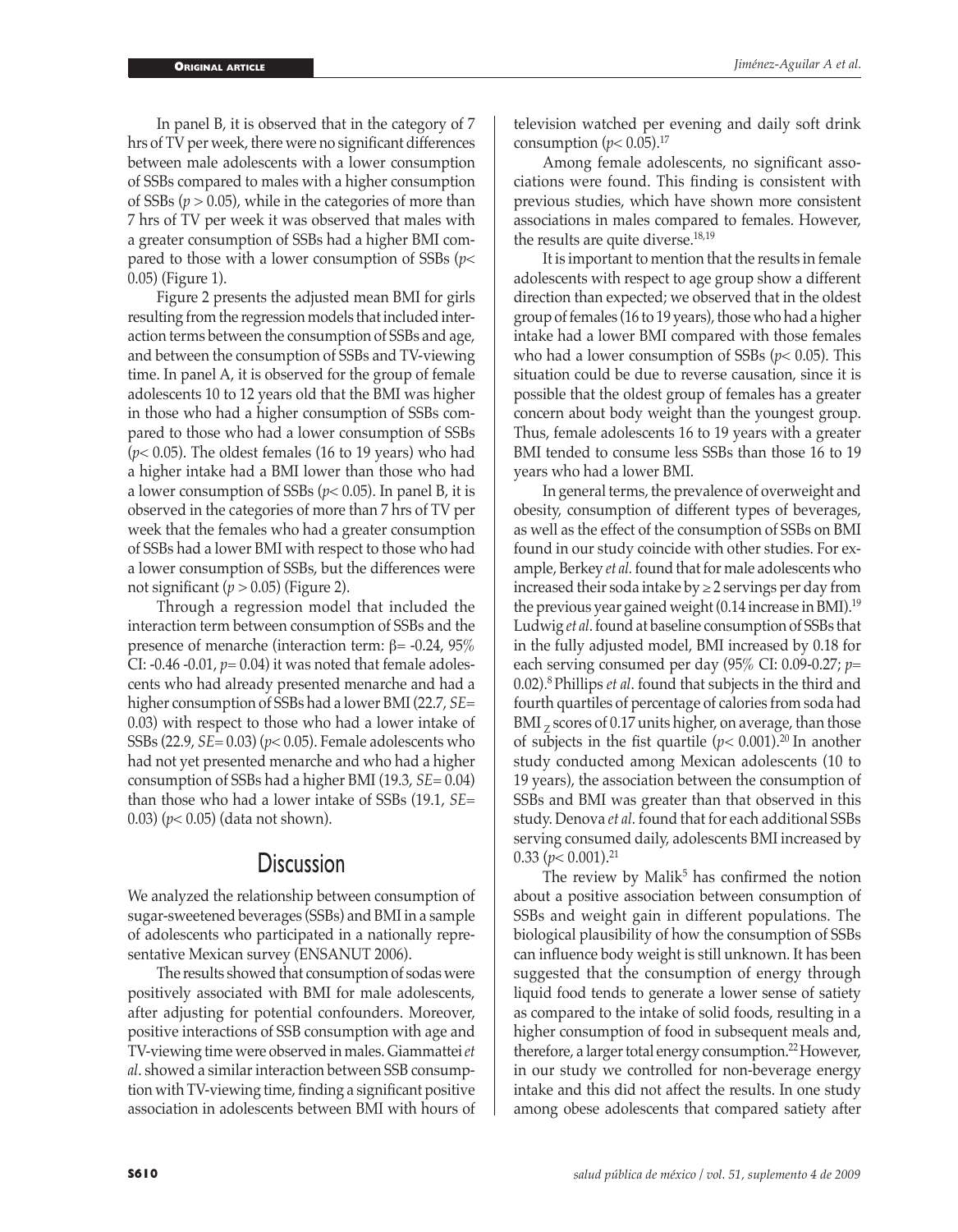consuming the same amount of energy through liquid foods versus solid foods, no difference in satiety was observed.23 Among other assumptions, it has been proposed that the sugars contained in the SSBs could prove addictive. A study in rats showed that after withdrawal of a sugar-rich diet, the animals showed qualitatively clear signs of dependence on sugars, similar to those presented in morphine and nicotine addiction, including teeth chattering and anxiety.<sup>24</sup> On the other hand, it is possible that consumption of SSBs is only one component of a feeding pattern that favors body weight gain, or perhaps a reflection of an "obesogenic" lifestyle. A relationship was tested in an intervention study aimed to reduce the consumption of SSBs by American adolescents, and a significant reduction of body weight was observed among overweight and obese adolescents regardless of lifestyle variables.25

The interpretation of our results should consider certain limitations. The most important limitation deals with the cross-sectional nature of our study, which does not allow for making causal inferences between consumption of SSBs and increased BMI. However, our results coincide with previous longitudinal studies that suggest a cause-effect association (that is, consumption of SSBs precedes and has a positive association with weight gain). Thus, one could rule out the idea of a reverse causality for male adolescents (being overweight or obese promotes the intake of SSBs).

Another limitation is related to the use of a FFSQ, which was not specifically designed for accurately measuring beverage intake. Moreover, the portion size was standardized as 240 ml, and it could be that the children were consuming larger portion sizes. If this were the case, our study could be underestimating beverage consumption in this population. The overall result would be an overestimation of the actual effect associated with the consumption of one portion of SSBs.

Some of the strengths of the present study consist of the use of a large, nationally representative sample of Mexican adolescents, as well as the use of standardized personnel and methods. Additionally, the subjects and interviewers were blinded to the hypothesis of the study. Finally, we controlled in the multivariate analyses for potential confounders.

In conclusion, there was a positive association between the consumption of sodas and BMI in a nationally representative sample of Mexican adolescents. However this association was observed in males only. While it is necessary to conduct further studies on the subject with longitudinal design, it is also important to take immediate actions in this regard, such as encouraging the decrease in consumption of SSBs, as well as promoting the consumption of plain water for preventing and

controlling the epidemic of overweight and obesity in Mexico. The Secretary of Health has recently undertaken an effort in this regard when designing the "recommendations for beverages' consumption for a healthy lifestyle for the mexican population".

#### **Acknowledgments**

We would like to acknowledge Dr. Bernardo Hernández for his advice in writing the manuscript and Alfonso Mendoza for database management.

#### **References**

1. Rivera J, Barquera S, Campirano F, Campos I, Safdie M, Tovar V. Epidemiological and nutritional transition in Mexico: rapid increase of non-communicable chronic diseases and obesity. Public Health Nutrition 2002;5:113-122.

2. Fernández O, Rivera I, Shamah T, Villalpando S, Hernández M, Sepúlveda J. Encuesta Nacional de Salud y Nutrición 2006. Cuernavaca, Mexico: Instituto Nacional de Salud Pública, 2006.

3. Gómez A. Cada año, 152 litros de refresco por mexicano. La prensa. Organización Editorial Mexicana. 2008 June. [Consulted 2008 November 21st.]. Available at: http://www.oem.com.mx/laprensa/notas/n752335.htm. 4. Rivera JA, Muñoz O, Rosas M, Aguilar CA, Popkin BM, Willett WC. Consumo de bebidas para una vida saludable: recomendaciones para la

población mexicana. Salud Publica Mex 2008; 50:173-195. 5. Malik VS, Schulze MB, Hu FB. Intake of sugar-sweetened beverages and

weight gain: a systematic review. Am J Clin Nutr 2006;84:274-288.

6. Ramírez I, Mundo V, Rodríguez S, Vizuet I, Hernández N, Jiménez A. Encuestas dietéticas. In: Manual de procedimientos para proyectos de nutrición. Cuernavaca, Mexico: Instituto Nacional de Salud Pública, 2006; 27-108.

7. Ludwig DS, Peterson KE, Gortmaaker S. Relation between consumption of sugar-sweetened drinks and childhood obesity: a prospective, observational analysis. Lancet 2001;357:505-508.

8. Lohman TG, Roche AF, Martorell R. Anthropometric standardization reference manual. Champaign (IL): Human Kinetics Books, 1998. 9. Habicht JP. Standarization of anthopometric methods in the field. PAHO Bull 1974;76:375-384.

10. Cole T J, Bellizzi MC, Flegal KM, Dietz WH. Establishing a Standard definition for child overweight and obesity worldwide: international survey. BMJ 2000;320:1240.

11. Must A, Dallal G, Dietz W. Reference data for obesity: 85th and 95th percentiles of body mass index (wt/ht2) and triceps skin fold thickness. Am J Clin Nutr 1991;53:839-846.

12. Reyment R, Jöreskog K. Applied factor analysis in the natural sciences. Cambridge, UK: Cambridge University Press, 1996: 371.

13. Hair JF, Anderson R, Tatham R, Black W. Multivariate data analysis with readings. 3rd ed. New York (NY): Macmillan Publishing Company, 1992: 223-253.

14. Hernández B, Gortmaker S, Laird N, Colditz G, Parra-Cabrera S, Peterson K. Validez y reproducibilidad de un cuestionario de actividad e inactividad física para escolares de la ciudad de México. Salud Publica Mex 2000;42:315-323.

15. American Academy of Pediatrics. Committee on Public Education Pediatrics. Pediatrics 2001;108:1222-1225.

16. World Health Organization. El estado físico: uso e interpretación de la antropometría. Informe de un Comité de Expertos de la OMS. Geneva: WHO, 1995.